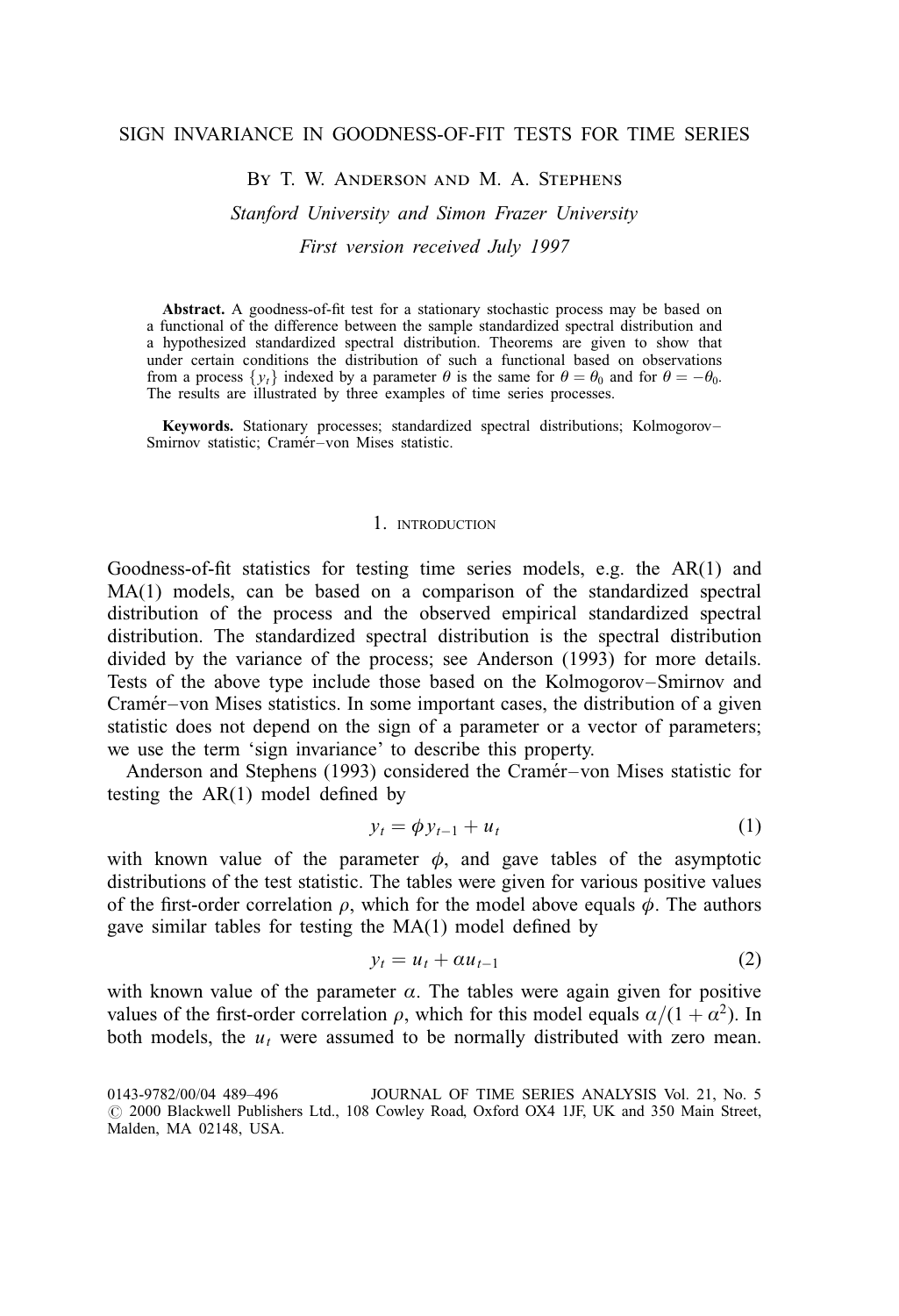Although this was not explicitly stated, the tables can be used also for negative values of  $\rho$  by entering the table with  $|\rho|$ ; i.e., the statistic is sign-invariant.

In this paper we prove a general theorem which verifies this property of sign invariance and, more importantly, extends it to the case where the parameter is estimated. The theorem applies as well to finite samples, and to other statistics for testing fit.

Before giving the theorem, we need the following preliminaries. Consider a stochastic process  $\{y_t\}$  with mean zero and covariances  $\sigma_y(h) = E y_t y_{t+h}$ . The variance is then  $\sigma_v(0)$  and the autocorrelation function is  $\rho_v(h) = \sigma_v(h)/\sigma_v(0)$ . The standardized spectral density is

$$
f_y(\lambda) = \frac{1}{2\pi} \sum_{h=-\infty}^{\infty} \rho_y(h) \cos(\lambda h).
$$
 (3)

Note that

$$
\rho_{y}(h) = \int_{-\pi}^{\pi} \cos(\lambda h) f_{y}(\lambda) d\lambda.
$$
 (4)

The standardized spectral distribution is

$$
F_y(\lambda) = 2 \int_0^{\lambda} f_y(\nu) d\nu = \frac{1}{\pi} \left\{ \lambda + 2 \sum_{h=1}^{\infty} \rho_y(h) \frac{\sin(\lambda h)}{h} \right\}.
$$
 (5)

Suppose  $y = (y_1, \ldots, y_T)$  is a vector whose components are the values in a  $\sum_{t=1}^{T-h} y_t y_{t+h} / \sum_{t=1}^{T} y_t^2$ . sample of size T from  $\{y_t\}$ . The hth autocorrelation of the sample is  $r_y(h) =$ 

From the sample, the standardized sample spectral density (periodogram) is then

$$
I_{y}(\lambda) = \frac{1}{2\pi} \sum_{h=1}^{T-1} r_{y}(h) \cos(\lambda h), \qquad (6)
$$

and the standardized sample spectral distribution is

$$
\hat{F}_y(\lambda) = 2 \int_0^{\lambda} I_y(\nu) \, d\nu. \tag{7}
$$

In the AR(1) model defined by (1), replacing  $\phi$  by  $-\phi$  yields a process  $\{x_t\}$ with autocovariance function

$$
\rho_x(h) = (-1)^h \rho_y(h), \qquad h = 0, 1, ... \tag{8}
$$

The standardized spectral density of this process is

 $\odot$  Blackwell Publishers Ltd 2000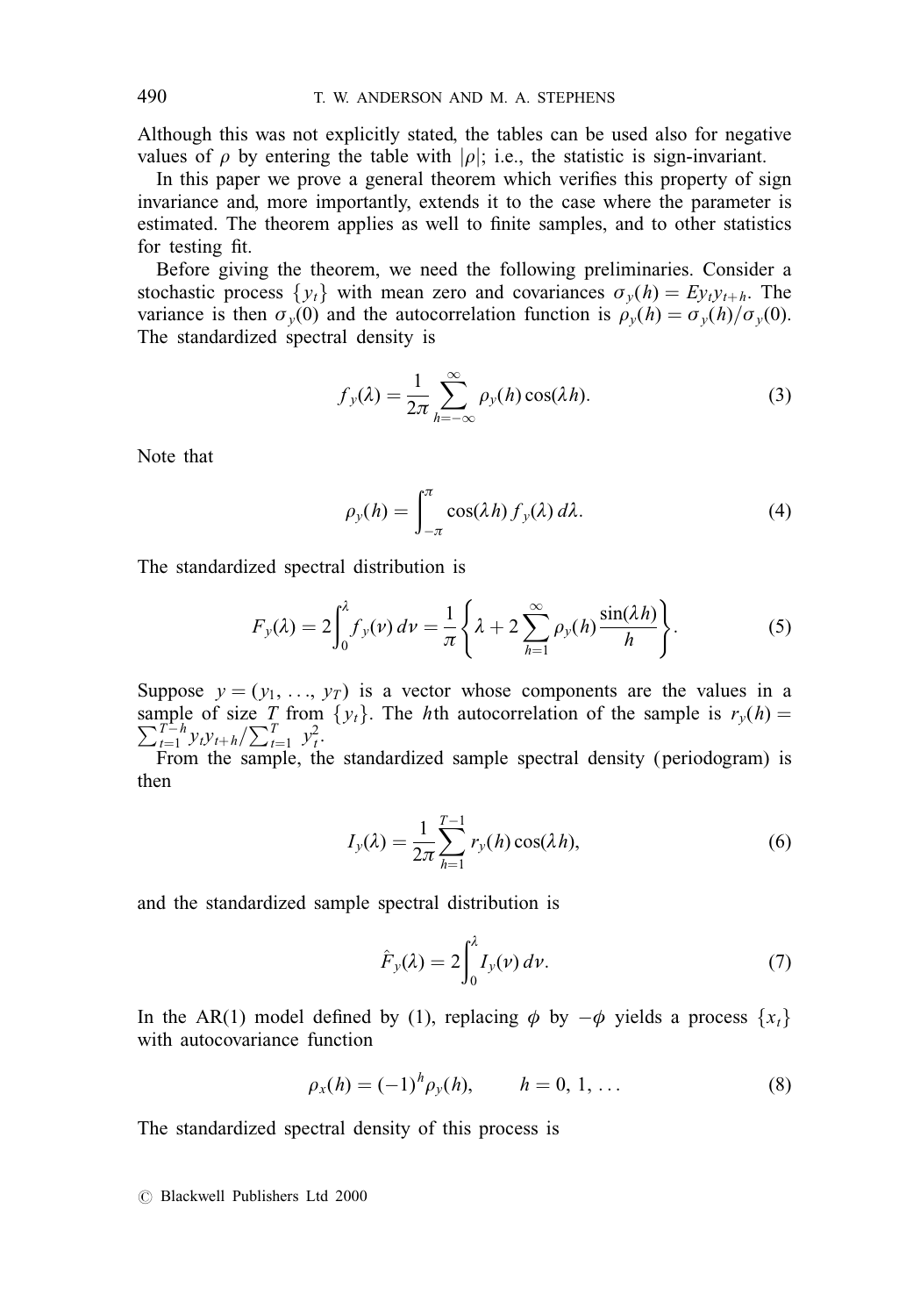$$
f_x(\lambda) = \frac{1}{2\pi} \sum_{h=-\infty}^{\infty} (-1)\rho_y(h) \cos(\lambda h)
$$
  
= 
$$
\frac{1}{2\pi} \sum_{h=-\infty}^{\infty} \rho_y(h) \cos\{(\pi - \lambda)h\}
$$
  
= 
$$
f_y(\pi - \lambda)
$$
 (9)

and

$$
F_x(\lambda) = 2 \int_0^{\lambda} f_x(\nu) d\nu = 2 \int_0^{\lambda} f_y(\pi - \lambda) d\lambda
$$
  
= 
$$
2 \int_{\pi - \lambda}^{\pi} f_y(\mu) d\mu
$$
  
= 
$$
1 - F_y(\pi - \lambda).
$$
 (10)

We shall say that two processes related by  $(8)$ ,  $(9)$  and  $(10)$  are *covariant*.

#### 2. SIGN INVARIANCE FOR A PAIR OF PROCESSES

In what follows, we discuss functionals  $K[\cdot]$  with arguments of the form  $F_v(\lambda) - F_v(\lambda)$ . Such a functional will be denoted by  $Q(y)$ . Note that the first term of the argument of K involves a sample from a process  $\{y_t\}$  and the second involves the spectral distribution of the process itself. However, these two uses of y should not cause confusion. If  $K[\cdot]$  is a functional such that  $K[g] = K[h]$ when  $g(\lambda)$  is related to  $h(\lambda)$  by  $h(\lambda) = -g(\pi - \lambda)$ ,  $0 \le \lambda \le \pi$ , we shall say that  $K[\cdot]$  is a *symmetric* functional.

We now state the following theorem.

THEOREM 1. Let  $\{y_t\}$  and  $\{x_t\}$  be two covariant stationary Gaussian processes with means zero and with autocorrelations  $\rho_{\nu}(h)$  and  $\rho_{\nu}(h)$ respectively. Let  $y = (y_1, ..., y_T)$  be a sample of size T from  $\{y_t\}$ , and  $x = (x_1, \ldots, x_T)$  be a sample of size T from  $\{x_t\}$ . Suppose K[g] is a symmetric functional. Then the functional

$$
Q(y) = K[\hat{F}_y(\cdot) - F_y(\cdot)]\tag{11}
$$

has the same distribution as  $Q(x) = K[\hat{F}_x(\cdot) - F_x(\cdot)].$ 

**PROOF.** We first prove the theorem for the processes  $\{y_t\}$  and  $\{z_t\}$ , where  ${z_t}$  is a process defined by  $z_t = (-1)^t y_t$ . This process has mean zero and the autocorrelations are  $\rho_z(h) = (-1)^h \rho_y(h)$ ; the standardized spectral density of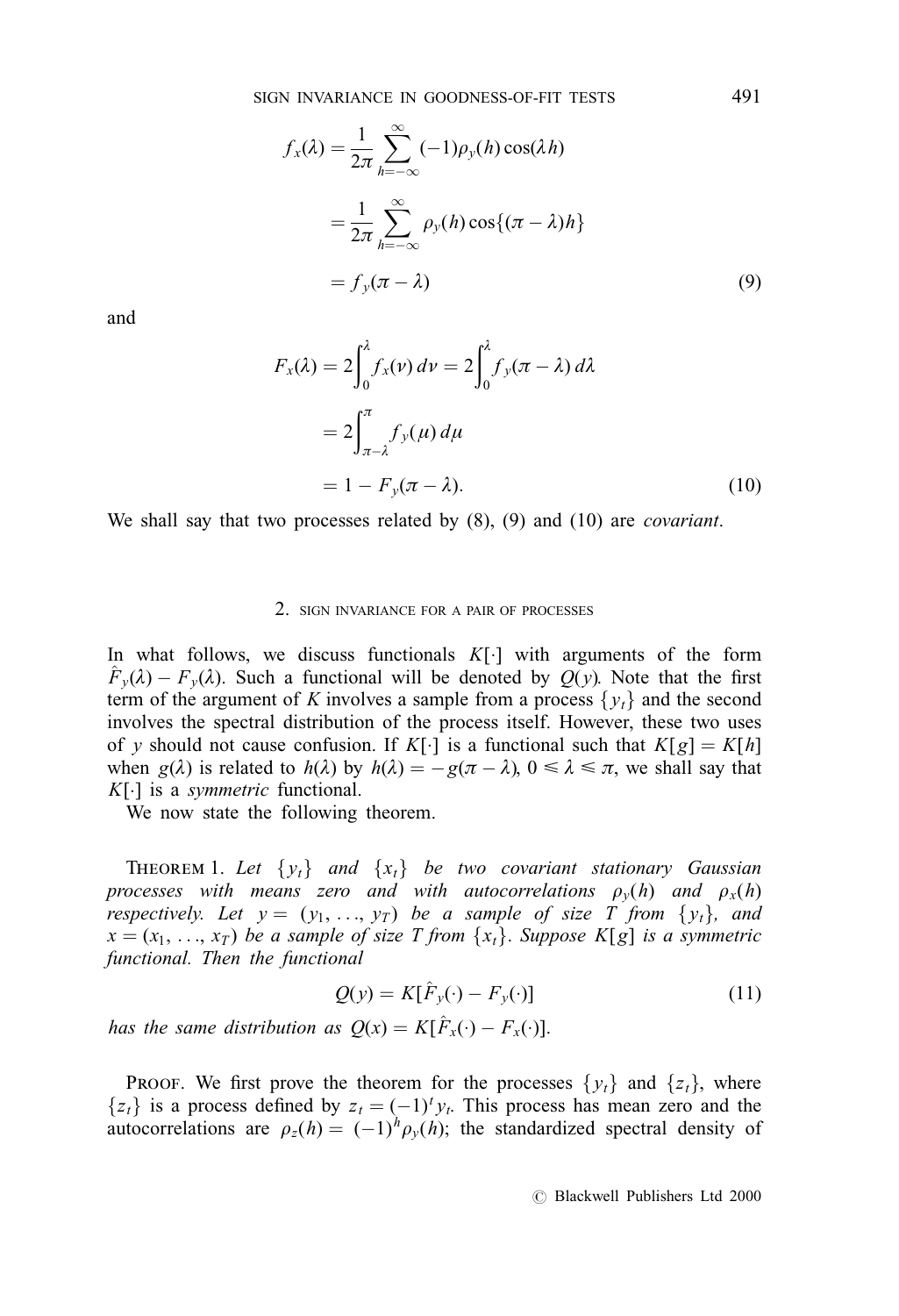the  $z_t$  process is  $f_z(\lambda) = f_y(\pi - \lambda)$  and the standardized spectral distribution is  $F_z(\lambda) = 1 - F_y(\pi - \lambda).$ 

A sample from  $\{z_t\}$  may be constructed from the y sample by calculating  $z_t = (-1)^t y_t$ ,  $t = 1, ..., T$ . The hth autocorrelation of the sample is  $r_z(h) = (-1)^h r_y(h)$ ; for the z sample we have

$$
I_z(\lambda) = \frac{1}{2\pi} \sum_{h=1}^{T-1} r_z(h) \cos(\lambda h) = I_y(\pi - \nu)
$$
 (12)

and

$$
\hat{F}_z(\lambda) = 2 \int_0^{\lambda} I_z(\nu) \, d\nu = 1 - \hat{F}_y(\pi - \lambda). \tag{13}
$$

It follows that

$$
\hat{F}_z(\lambda) - F_z(\lambda) = -\{\hat{F}_y(\pi - \lambda) - F_y(\pi - \lambda)\}.
$$
\n(14)

The assumption that  $K[\cdot]$  is symmetric implies

$$
K[\hat{F}_z(\cdot) - F_z(\cdot)] = K[\hat{F}_y(\cdot) - F_y(\cdot)]
$$
\n(15)

and therefore the functionals  $Q(z)$  and  $Q(y)$  have the same distribution.

For the rest of the proof we note that, since the process  $\{v_t\}$  is Gaussian, its distribution is characterized by the variance and the autocorrelation sequence  $\rho_{v}(h)$ , or by the variance and the standardized spectral distribution (5). Since the autocorrelation of  $\{x_t\}$  is the same as that of  $\{z_t\}$ , the two processes have the same distributional properties, and therefore the functionals  $Q(x)$  and  $Q(y)$ have the same distribution.

### 3. A PROCESS INDEXED BY A PARAMETER

We now consider a process indexed by a parameter, which perhaps must be estimated, and functionals based on this process. Suppose the process  $\{y_t(\theta)\}\,$ , abbreviated  $\{y_t\}$ , is indexed by a parameter  $\theta$ . The hth autocorrelation function will now be denoted by  $\rho(h|\theta)$ , and the standardized spectral density and standardized spectral distribution become  $f(\lambda|\theta)$  and  $F(\lambda|\theta)$ . A sample from the process when the parameter is  $\theta$  will be denoted by  $y = (y_1, y_2, ..., y_T)$  as before. The functional  $Q(y)$  will now be written

$$
Q(y, \theta) = K[\hat{F}_y(\cdot) - F_y(\cdot|\theta)].
$$
\n(16)

Of particular interest are functionals based on the process when the parameter takes the value  $\theta$ , and those from the process when the parameter has value  $-\theta$ . We also need an estimator of  $\theta$  with the following special property. Suppose  $\hat{\theta}_v = \hat{\theta}(y_1, \ldots, y_T)$  is an estimator of  $\theta$  based on a sample  $(y_1, \ldots, y_T)$  from process  $\{y_t\}$ , and suppose  $\hat{\theta}_y^*$  is the value of  $\hat{\theta}(y_1, -y_2, ..., (-1)^T y_T)$ , i.e., the value obtained when the estimator is evaluated from the sample changed by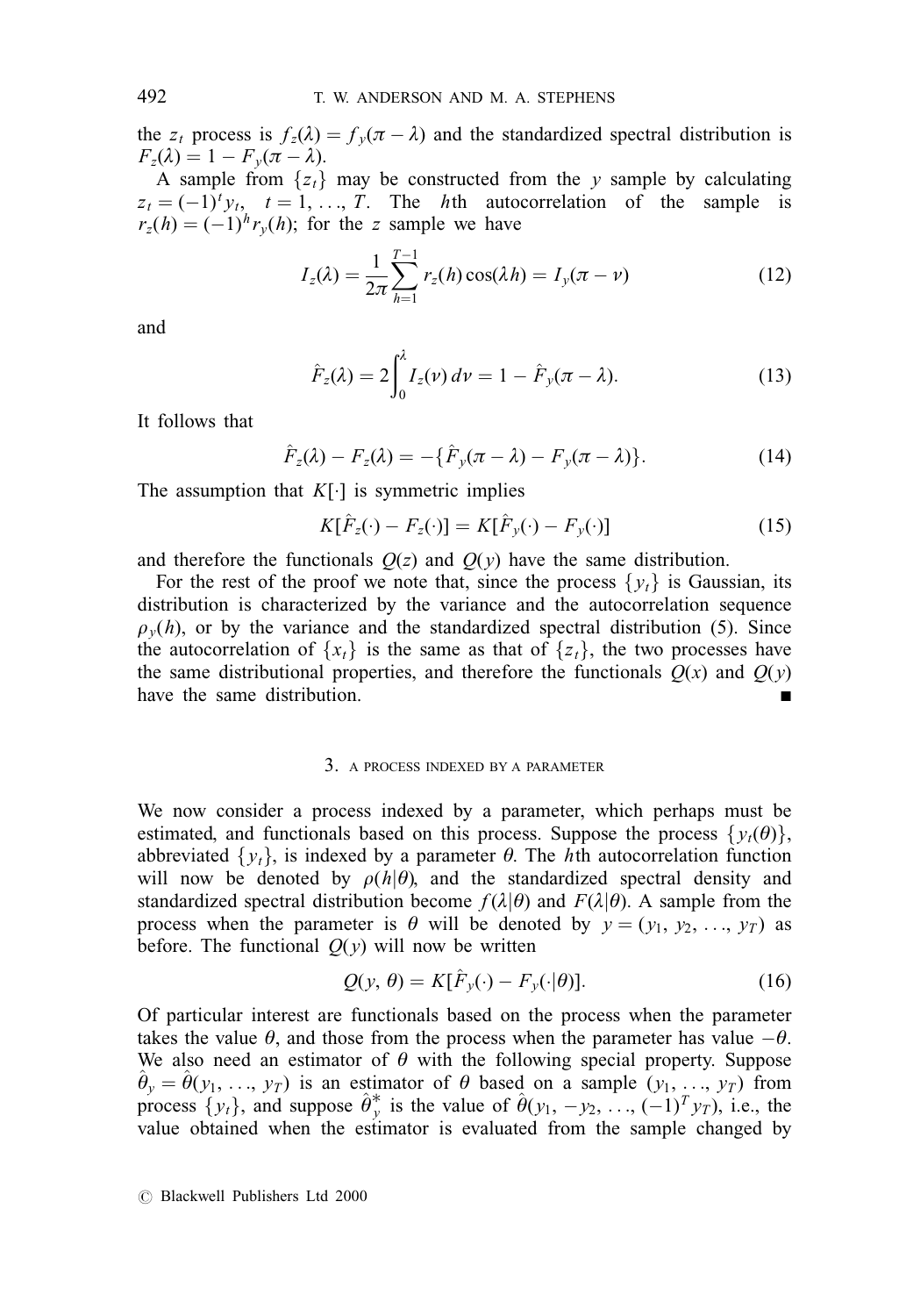changing alternate signs. Then if we have the property that  $\hat{\theta}_{y}^{*} = -\hat{\theta}_{y}$ , we shall call the estimator  $\hat{\theta}(y_1, \ldots, y_T)$  a *covariant* estimator.

THEOREM 2. Let  $\{y_t(\theta)\}\$  be a family of stationary Gaussian processes such that for every pair of parameter values  $\theta$ ,  $-\theta \in \Theta$  the processes are covariant. Let K[ $\cdot$ ] be a symmetric functional. Let  $\hat{\theta}_v$  be the value obtained from a covariant estimator  $\hat{\theta}$ , and let

$$
Q(y, \hat{\theta}_y) = K[\hat{F}_y(\cdot) - F(\cdot|\hat{\theta}_y)].
$$
\n(17)

Then

(i)  $O(y, \theta)$  has the same distribution as  $O(x, -\theta)$  when y and x are samples from covariant processes with parameter values  $\theta$  and  $-\theta$ ;

(ii)  $Q(y, \hat{\theta}_y)$  has the same distribution as  $Q(x, \hat{\theta}_x)$  when y and x are samples from covariant processes with parameter vales  $\theta$  and  $-\theta$  and  $\hat{\theta}_y$  and  $\hat{\theta}_x$  are covariant estimators.

PROOF. Part (i) is essentially a restatement of Theorem 1. Part (ii) follows because the distribution of  $Q(x, \theta_x)$  is the same as that of  $Q(z, \theta_z)$  and

$$
Q(z, \hat{\theta}_z) = K[\hat{F}_z(\cdot) - F(\cdot|\hat{\theta}_z)]
$$
  
=  $K[-\hat{F}_y(\pi - \cdot) + F(\pi - \cdot|\hat{\theta}_y)].$  (18)

Note that a corollary of the theorem is that the distribution of a covariant estimator  $\hat{\theta}$ , say  $\hat{\theta}_1$ , from a given population with parameter  $\theta$  is the same as the distribution of  $-\hat{\theta}_2$ , where  $\hat{\theta}_2$  is the estimator from the distribution with parameter  $-\theta$ .

# 4. EXAMPLES

EXAMPLE 1: THE AR(1) MODEL. As the first example consider the  $AR(1)$ model  $\{y_t\}$  in (1). For this model  $\theta = \phi$  and  $\rho_h(h) = \phi^h$ ,  $h = 0, 1, \dots$  Let  ${x_t}$  be defined by (1) with  $-\phi$  replacing  $\phi$ , so that  $\rho_x(h) =$  $(-\phi)^h = (-1)^h \rho_v(h)$ . If  $\{y_t\}$  and  $\{x_t\}$  are Gaussian the conditions of Theorems 1 and 2 are satisfied. However, the conclusions of Theorem 1 can be extended to a model in which the distribution of  $u_t$  is symmetric but not necessarily normal. Then  $v_t = (-1)^t u_t$  has the same distribution as  $u_t$ , and the distribution of  $Q_x(\cdot)$  is the same as the distribution of  $Q_z(\cdot)$  where  $z_t = (-1)^t y_t$ . The estimator of  $\rho_y(h)$  is  $h(y_1, ..., y_T) = r_y(h) = \sum_{t=1}^{T-h} y_t y_{t+h} / \sum_{t=1}^{T} y_t^2$ . The estimator  $\theta = r_y(1)$ , and  $\theta$  is covariant. The spectral density of  $\{y_t\}$  is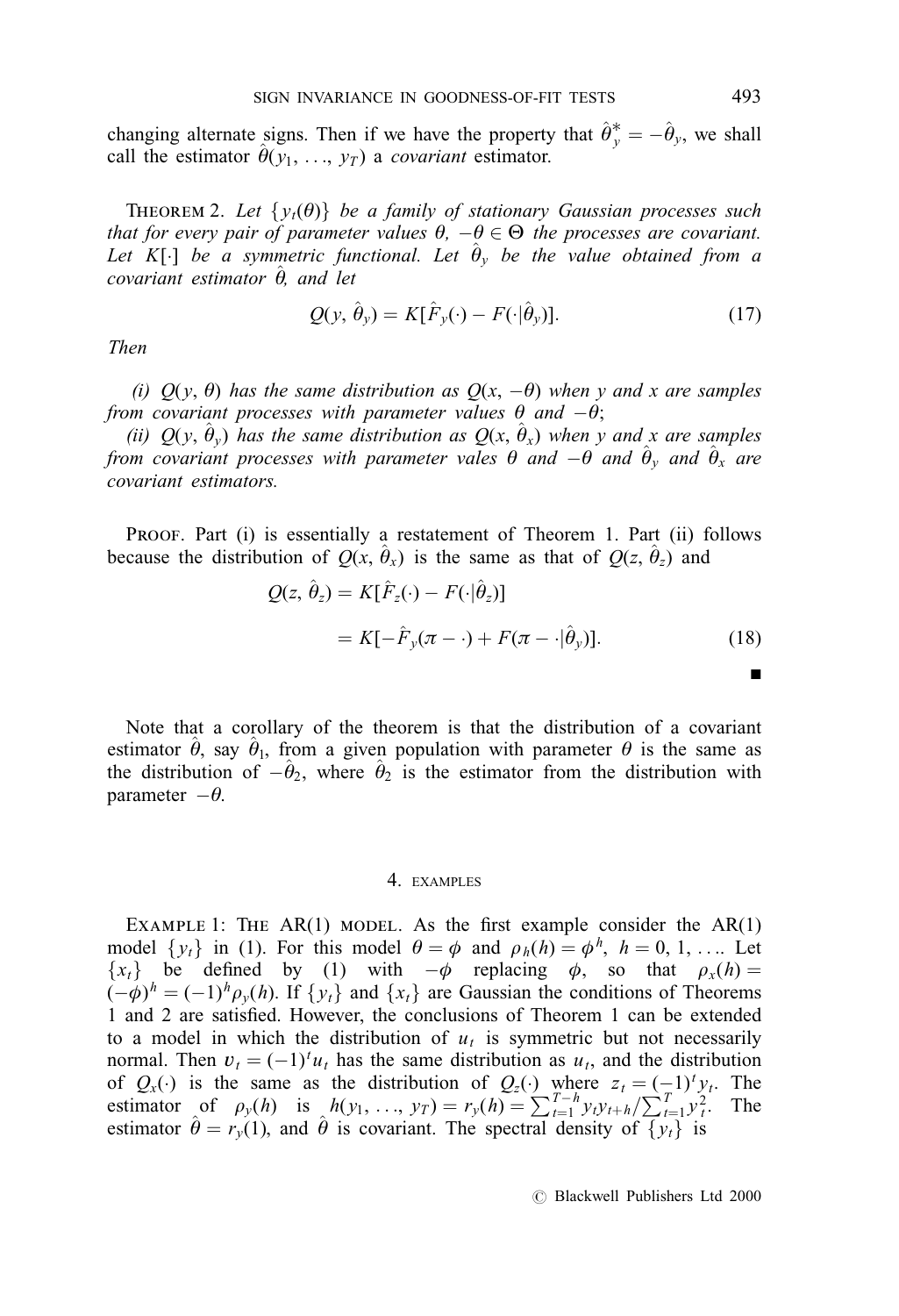494 T. W. ANDERSON AND M. A. STEPHENS

$$
f(\lambda|\phi) = \frac{1 - \phi^2}{2\pi(1 + \phi^2 - 2\phi\cos\lambda)}.
$$
 (19)

Goodness-of-fit statistics to which Theorem 2 can now be applied are discussed in the next section.

EXAMPLE 2. Another example is the MA(1) process (2), with  $u_t$  as above. Here  $\theta = \alpha$ , the autocorrelations are  $\rho_{\nu}(1) = \alpha/(1 + \alpha^2)$ ,  $\rho_{\nu}(h) = 0$ ,  $h =$ 2, 3, ..., and the spectral density is

$$
f(\lambda|\alpha) = \frac{1}{2\pi} (1 + 2\alpha \cos \lambda).
$$
 (20)

Here  $f(\lambda|\alpha) = f(\pi - \lambda | - \alpha)$ , i.e., the models are covariant. The autocorrelation  $\rho_{\nu}(1)$  can be estimated by  $r_{\nu}(1)$  and the equation  $r_{\nu}(1) = \hat{\alpha}/(1 + \hat{\alpha}^2)$  can be solved for  $\hat{\theta} = \hat{\alpha}$  if  $|r_v(1)| \leq 1/2$ . The estimator of  $\hat{\theta}$  is covariant.

Example 3: The general ARMA process. The general ARMA process is defined by

$$
\sum_{j=0}^{p} \beta_j y_{t-j} = \sum_{g=0}^{q} \alpha_g u_{t-g}, \qquad \beta_0 = 1 = \alpha_0 \tag{21}
$$

where, as before, the  $u_t$  are assumed to be independently normally distributed with zero mean. Let

$$
\sum_{j=0}^{p} \beta_j x^{p-j} = \prod_{j=1}^{p} (x - x_j)
$$
 (22)

and

$$
\sum_{g=0}^{q} \alpha_g w_{q-g} = \prod_{g=1}^{q} (w - w_g)
$$
 (23)

where  $|x_j| < 1$ ,  $j = 1, \ldots, p$ , and  $|w_g| \le 1$ ,  $g = 1, \ldots, q$ . Define the parameter vector  $\theta$  by

$$
\theta = (x_1, \ldots, x_p, w_1, \ldots, w_q)'. \tag{24}
$$

Then

$$
f_{y}(\lambda|\theta) = C \frac{\prod_{g=1}^{q} |\{\exp(i\lambda) - w_{g}\}|^{2}}{\prod_{j=1}^{p} |\{\exp(i\lambda) - x_{j}\}|^{2}}
$$
(25)

where C is a constant. Then  $f_z(\lambda | - \theta) = f_y(\pi - \lambda | \theta)$  for  $z_t = (-1)^t y_t$ . Thus the general ARMA process is a special case of Theorem 2, when the parameter vector is defined as in  $(24)$ .

 $\odot$  Blackwell Publishers Ltd 2000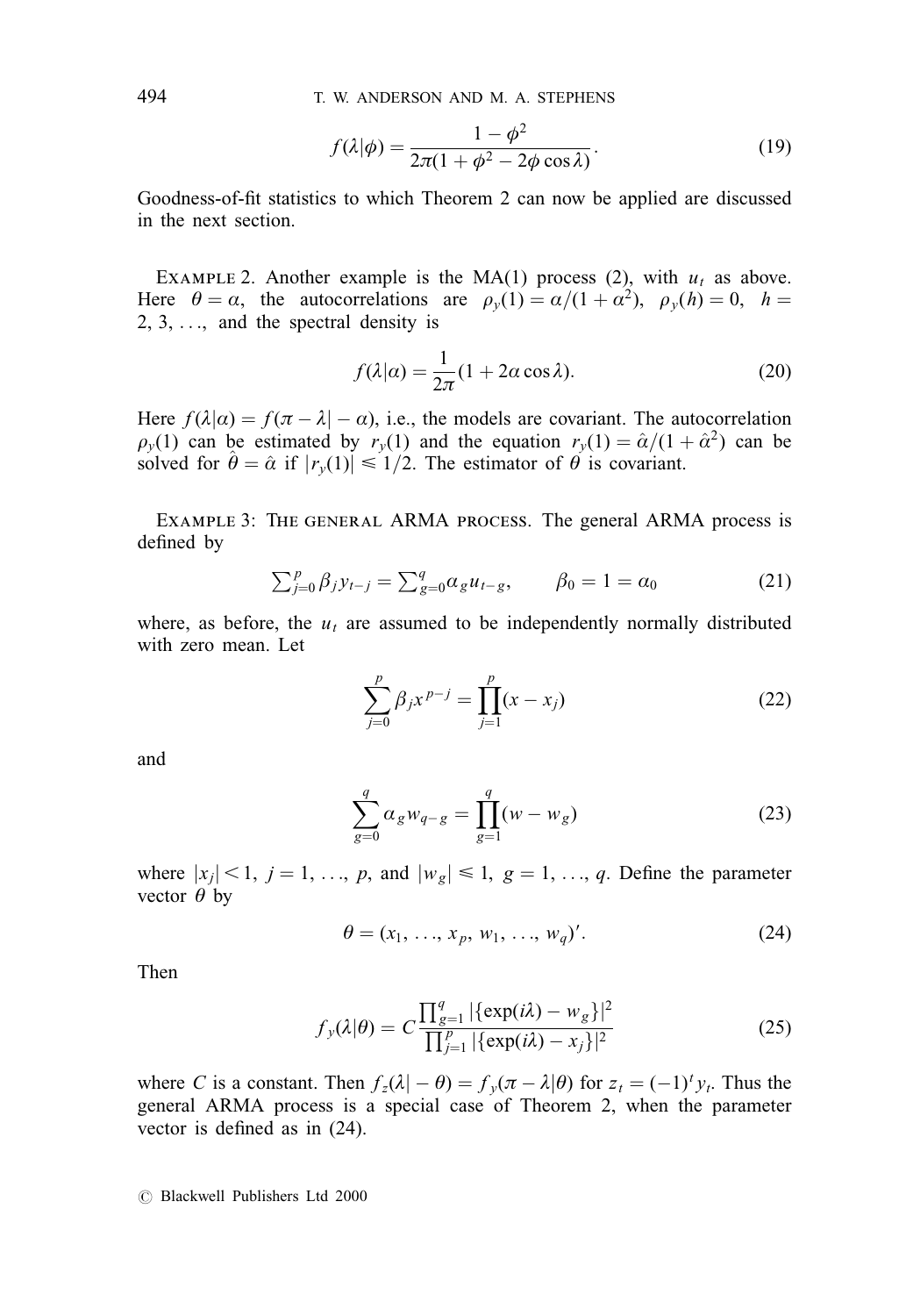#### 5. APPLICATION TO GOODNESS-OF-FIT STATISTICS

A functional that is symmetric is the Kolmogorov–Smirnov goodness-of-fit statistic

$$
K[\hat{F}_y(\lambda) - F_y(\lambda)] = \sup_{0 \le \lambda \le \pi} |\hat{F}_y(\lambda) - F_y(\lambda)|. \tag{26}
$$

Another goodness-of-fit statistic that is symmetric is the Cramér-von Mises statistic

$$
\frac{T}{2\pi G^2(\pi)} \int_0^{\pi} {\{\hat{F}_y(\lambda) - F_y(\lambda)\} }^2 f^2(\lambda) d\lambda
$$
  
= 
$$
\frac{T}{4\pi^4 G^2(\pi)} \sum_{r=1}^{\infty} {\left\{ \sum_{g=1}^{T-1} \frac{(r_g - \rho_g)(\rho_{r+g} - \rho_{r-g})}{g} \right\} }^2
$$
(27)

where  $G(\pi) = 2 \int_0^{\pi} f^2(\lambda) d\lambda$ . Theorem 2 can be applied in the three examples above to give the results that both the Kolmogorov-Smirnov statistic and the Cramér-von Mises statistic have distributions, for any sample size, which are the same for the parameter  $\theta$  as for  $-\theta$ . The Crame -von Mises statistic has been discussed by Anderson (1993), and has been developed to provide tests for AR(1) and MA(1) processes by Anderson and Stephens (1993). Since the Cramér-von Mises statistic is sign-invariant, Anderson and Stephens gave tables only for positive values of  $\rho$ . When the parameters in these models must be estimated, the statistics have been discussed by Anderson *et al.* (1995).

A third statistic, used to test the null hypothesis  $\rho_1 = \rho_2 = \cdots = \rho_k = 0$ , is the Box–Pierce–Ljung statistic

$$
T(T+2)\sum_{g=1}^{k} \frac{r_y^2(g)}{T-g}
$$
 (28)

which is invariant under the transformation  $z_t = (-1)^t v_t$ . To test the goodnessof-fit of a model it is proposed that the autocorrelations of residuals from a fitted model replace  $r_v(g)$  in (28). For example, to test the AR(1) model, estimate  $\phi$ by  $\hat{\phi} = r_v(1)$  and calculate the residuals  $\hat{u}_t = y_t - \hat{\phi} y_{t-1}$  and then the autocorrelations  $r_{\hat{u}}(g)$  of the  $\hat{u}_t$ . These are then substituted into (28). The resulting statistic is sign-invariant.

It should be noted that in this paper we have assumed  $E_{y_t} = 0$ . If  $E_{y_t} = \mu$ then we would define  $z_t - \mu = (-1)^t (y_t - \mu)$ , and the results would hold. However, if  $\mu$  is a parameter to be estimated and the estimator is  $\sum_{t=1}^{T} y_t/T$ , then the estimator is not covariant. Thus Theorem 2 cannot be applied. For instance, in the AR(1) model

$$
y_t = \mu + \phi(y_{t-1} - \mu) + u_t \tag{29}
$$

when  $\phi$  and  $\mu$  are estimated, the finite-sample distribution of the Cramer-von